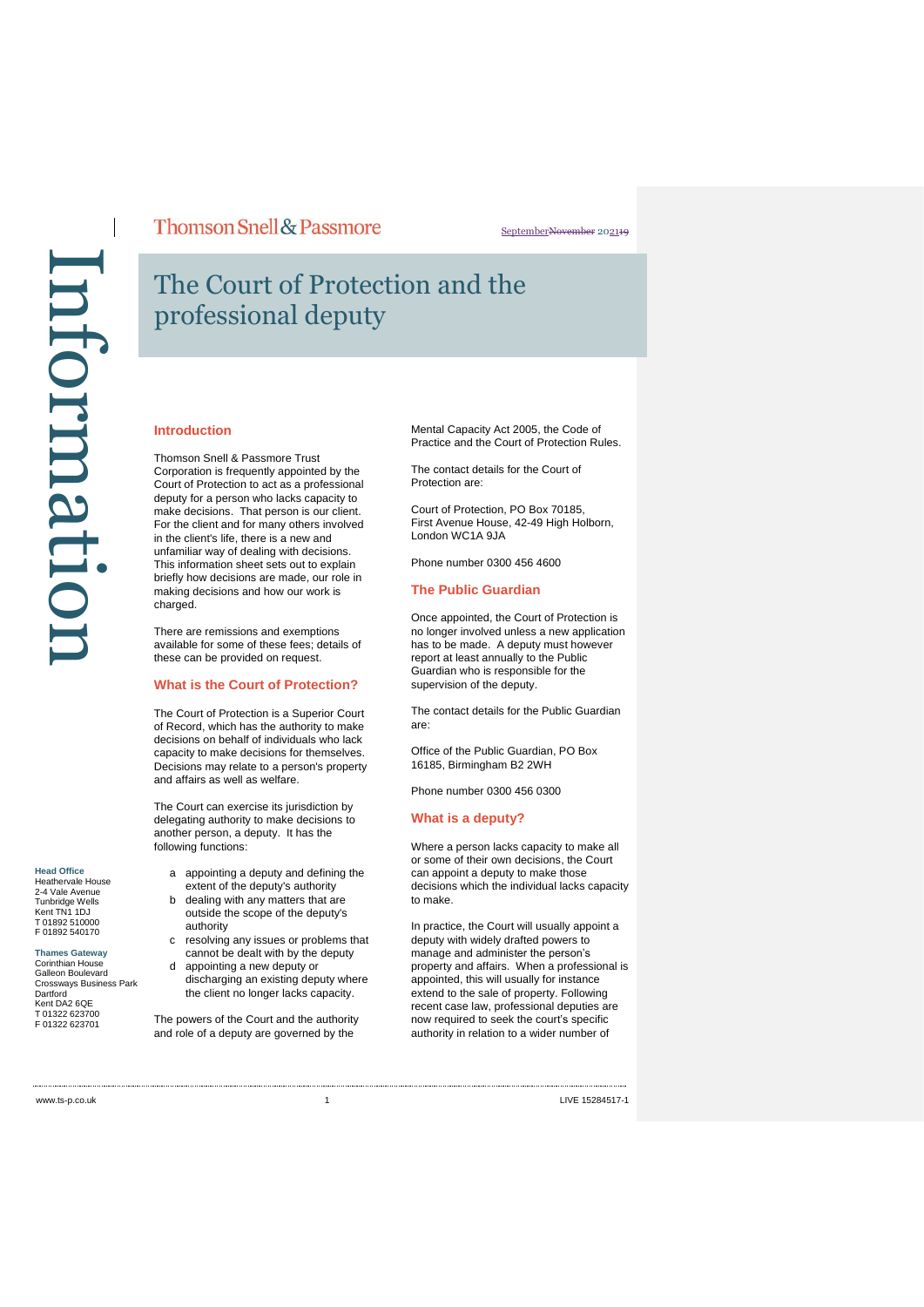### SeptemNovember 202119

## The Court of Protection and the professional deputy

issues, where this previously fell within a deputy's general authority to act. It is therefore helpful to think ahead when making the deputyship application and to consider any change of circumstances which may be likely for the person. Alternatively any necessary additional authority can be sought at a later stage.

With relatively wide powers, a deputy has a great deal of autonomy as to how to act and does not need to defer to the Court each time a decision needs to be made. This would be overly burdensome and expensive.

A deputy cannot act at whim and has a wide range of legal and moral responsibilities towards the individual. For instance a professional deputy must:

- act in the client's best interests, having regard to the statutory requirements of the Mental Capacity Act and Code of Practice
- act as the statutory agent of the client (the deputy is not acting on their own account but as a representative)
- act in a fiduciary role, so that the client's interests always take priority
- consolidate the client's assets and preserve their separate character (i.e. so that they are not mixed with any other person's property)
- act only in respect of those matters which the client lacks capacity to determine and aim to involve the client as much as possible in the decisionmaking process
- work with the client, relatives, carers, healthcare professionals and others concerned with the client's welfare
- obtain financial advice from a regulated adviser, arrange and monitor investments and manage budgets
- take out an insurance bond to protect the assets under their control
- keep accounts and report each year to the Public Guardian
- complete tax returns.

A deputy's authority is limited by any restrictions or conditions in the order which appoints them as well as their legal and fiduciary obligations to the individual. Neither the Court nor a deputy has authority to make a decision which that individual has capacity to make in person.

Certain powers are also expressly reserved to the Court, and in such cases, a separate Order from the Court may be required. This would relate in particular to:

- the making of a settlement or a will
- the making of a gift (other than a small gift or the provision of maintenance for someone whom the person may be expected to provide for)
- the issue of legal proceedings
- the making of welfare decisions (unless there is a separate order authorising a welfare deputy to make those decisions).
- making decisions relating to any role that the individual may have as a trustee. Most commonly, this situation will arise where the individual owns property jointly with someone else.

### **The role of a professional deputy**

The practical tasks facing a deputy are extensive, and the role of a deputy is an important one that carries a great deal of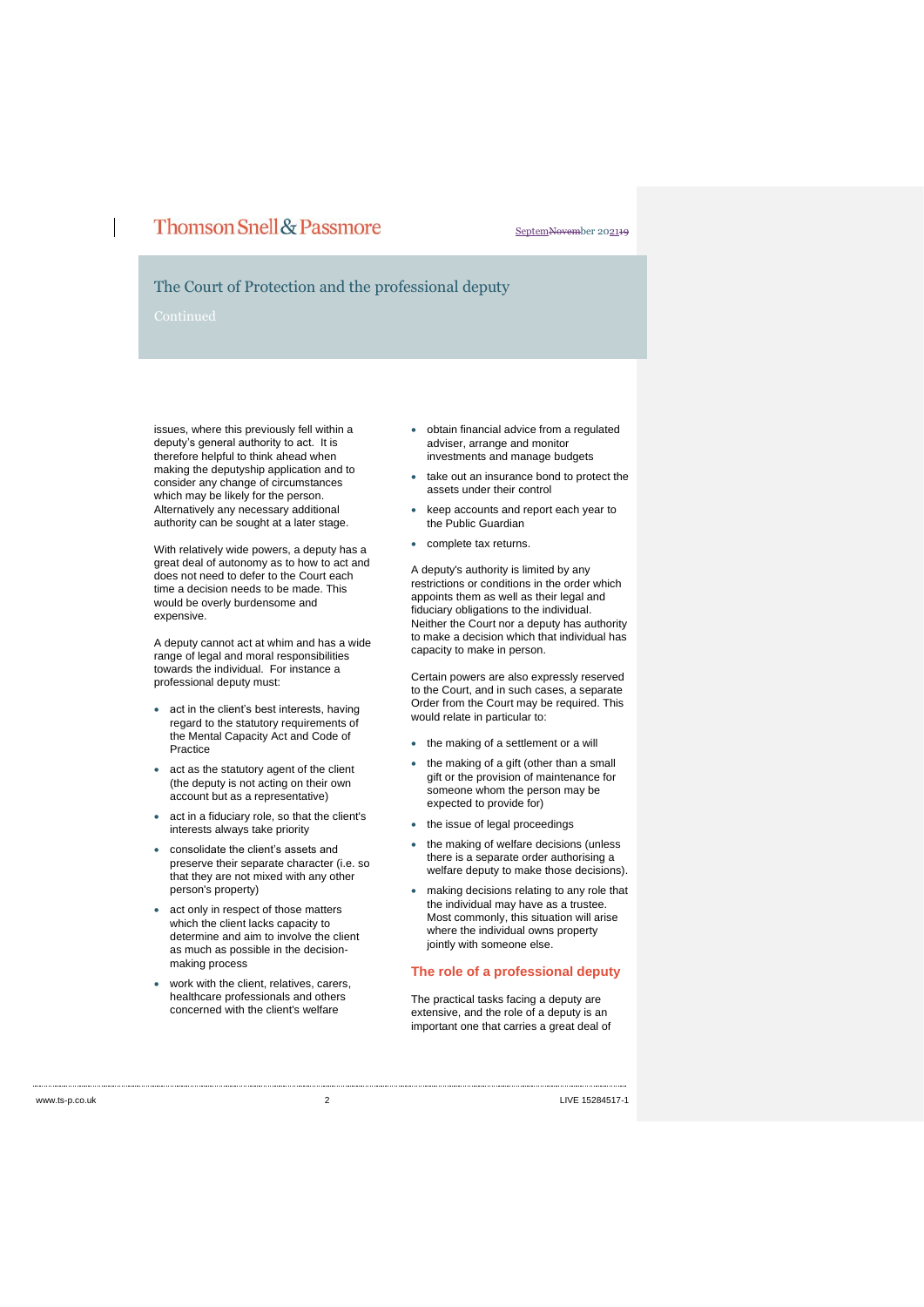## The Court of Protection and the professional deputy

responsibility. Often a close relative or friend will take on the role of acting as the deputy. But where the case is complicated by the size or value of the estate, there is a family conflict or there are no family members willing or able to take on this role, a lawyer can be appointed to act as a professional deputy.

In particular, where a case involves an individual who has suffered an acquired brain injury and will require a deputy to manage a large damages award, the Court will in the majority of cases prefer that a professional is appointed as deputy. Usually, this will be a lawyer who has suitable experience in managing a significant settlement following litigation.

In these circumstances, the costs of having a professional appointed are usually claimed as part of the claimant's special damages.

A professional deputy is not only experienced in the legal requirements of this role - the professional deputy also has an absolute duty to act in the best interests of the client and therefore avoid any actual or potential conflict of interest including where family and friends are financially involved, whom may often have their own commitments and interests, especially where they are acting as carers as well.

Although a professional deputy's authority will be limited to the client's property and affairs, there is a natural link between a client's welfare and the use of a client's finances. This often means that a professional deputy, who is acting in the best interests of a client, will be expected to work closely with family members as well as any carers, case managers, doctors and other health professionals to ensure that the client's needs are being met.

### **How Thomson Snell & Passmore can help**

We have a great deal of experience in this area of practice. We have a dedicated team of lawyers specialising in Court of Protection work. Partners in the firm, both personally and as Directors of our Trust Corporation, act as the professional deputy in over 250 cases. Our Court of Protection team has been ranked by Chambers and The Legal 500, two independent legal directories, in the top tier for Court of Protection work in the UK. We are one of only three firms in the country to achieve this status.

Brian Bacon is ranked as a Band 1 'Leader in the Field' in Chambers 2022 in Court of Protection Property and Affairs work (one of only seven practitioners to achieve this ranking nationally). He is also named as a Leading Individual in The Legal 500. Catherine Fuller was also noted as a 'next generation partner' in The Legal 500.

Cases we deal with range from complex personal injury awards for young adults and children to elderly clients with dementia in care. We also act for lay deputies, attorneys and relatives in all aspects of Court of Protection proceedings, including contested applications for the appointment of a deputy and the making of settlements, lifetime gifts and statutory wills, and applications under the Trustee Act.

Our aim is to be sensitive to the needs of each client and to the fact that we have to balance a number of requirements: the financial interests, welfare and wishes of the client (which may not always be wise or practical), and the interests and views of relatives and carers, who will have the day to day responsibility of caring for them.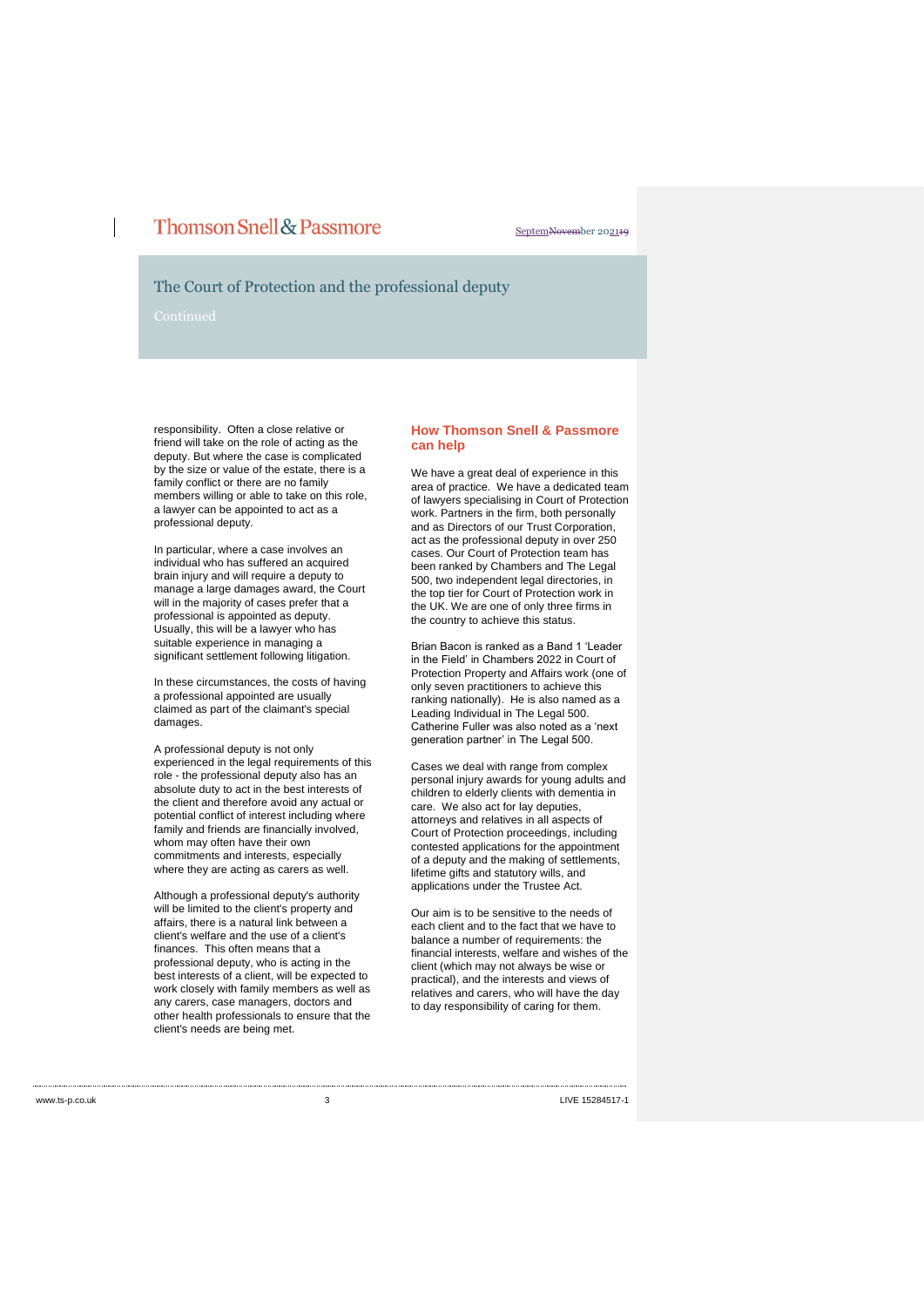### SeptemNovember 202119

### The Court of Protection and the professional deputy

### **Acting in a client's best interests**

The requirement to act in a person's best interests is a fundamental part of the Mental Capacity Act. A professional deputy is required by the Act to act in that person's best interests. If the client has capacity to make their own decision, that right must be respected and they must be allowed to make it, even if that decision is an unwise one.

Where the client cannot make a decision, then the decision maker must follow the statutory principles set out in the Act. Thus the decision maker must not make a decision merely on the basis of (a) the person's age or appearance, or (b) a condition of their, or an aspect of their behaviour, which might lead others to make unjustified assumptions about what might be in their best interests. The decision maker must consider all of the relevant circumstances and, in particular, take the following steps:

- a consider; (i) whether it is likely that the person will at some time have capacity in relation to the matter in question, and (ii) if it appears likely that they will, when that is likely to be
- b so far as reasonably practicable, permit and encourage the person to participate, or to improve their ability to participate, as fully as possible in any act done for them and any decision affecting them
- c consider, so far as is reasonably ascertainable; (i) the person's past and present wishes and feelings (and, in particular, any relevant written statement made by them when they had capacity), (ii) the beliefs and values that would be likely to influence their decision if they had capacity, and (iii) the other factors

that they would be likely to consider if they were able to do so d take into account, if it is practicable and appropriate to consult them, the views of; (i) anyone named by the person as someone to be consulted on the matter in question or on matters of that kind, (ii) anyone engaged in caring for the person or interested in their welfare, (iii) any donee of a Lasting Power of Attorney (LPA) granted by the person, and (iv) any professional deputy appointed for the person by the Court, as to what would be in the person's best interests.

### **Costs where a professional deputy is appointed**

Where we are acting for a client under the jurisdiction of the Court of Protection, the basis on which our fees are charged and the other costs payable in the case are set by the Court.

These costs are generally payable from the client's estate.

#### **Fixed costs**

If an application is straightforward, then a solicitor may take costs as laid down by the Court, known as 'fixed costs', without submitting costs for detailed assessment. These are reviewed by the Court from time to time. At present, the following fixed costs may be applied:

- a work up to and including the date upon which the Court makes an order appointing a professional deputy for property and affairs - £950 (plus VAT)
- b annual management fee where the Court appoints a professional deputy for property and affairs, payable on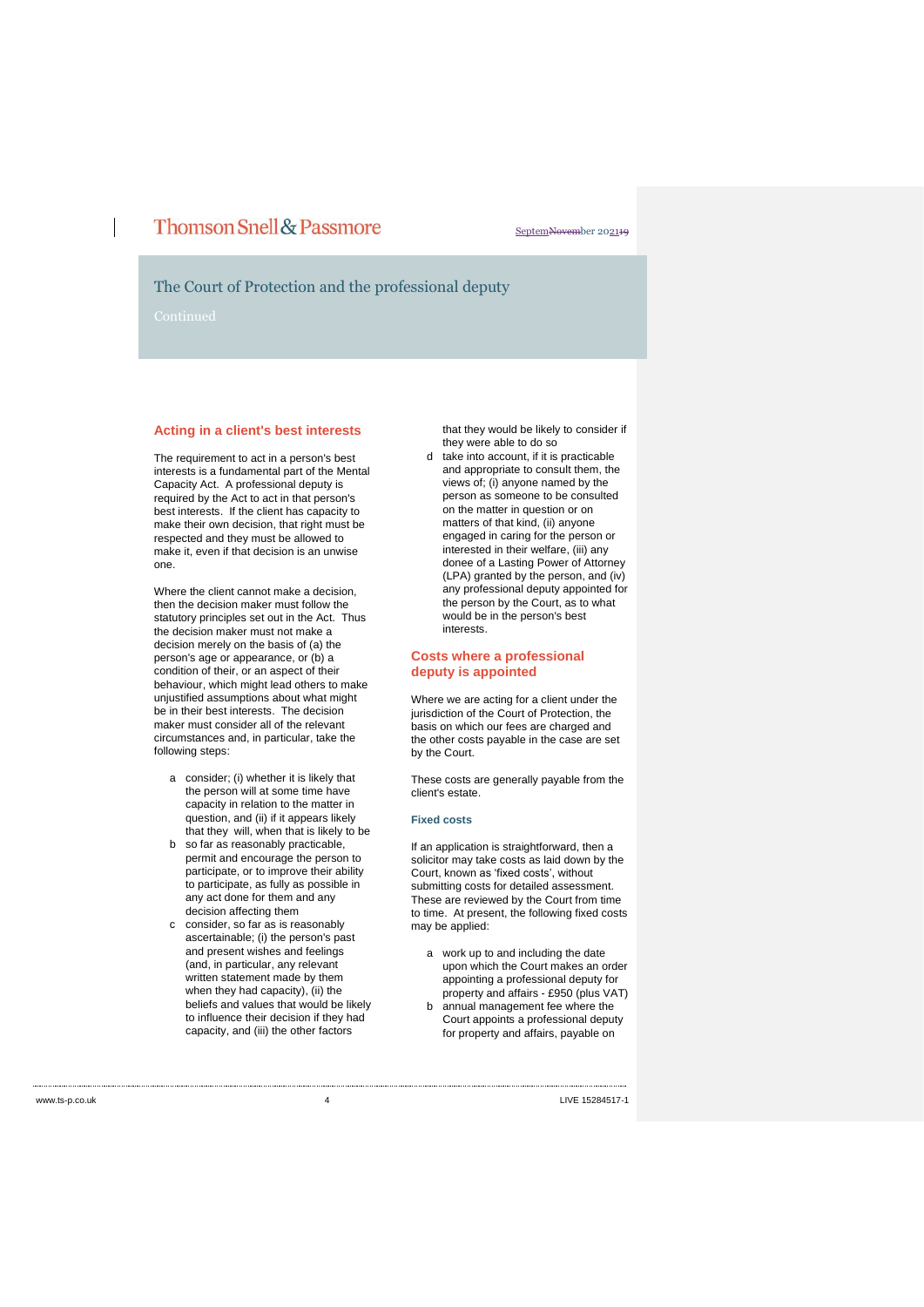## The Court of Protection and the professional deputy

 $\overline{\phantom{a}}$ 

the anniversary of the Court order for the first year £1,670 (plus VAT); for the second and subsequent years £1,320 (plus VAT)

- c preparation and lodgement of the annual report or annual account to the Public Guardian - £265 (plus VAT)
- d preparation of a simple HMRC income tax return - £250 (plus VAT)
- e preparation of a complex HMRC tax return - £600 (plus VAT).

### **Assessment of costs**

Most cases with which we are involved are likely to be more complex and outside the scope of 'fixed costs.' Where the matter does not fall within the fixed costs limits, costs must be assessed. The assessment process involves the Senior Courts Costs Office (SCCO) examining the file and determining that costs have been claimed fairly and charged at the correct level. The costs certificate issued by the SCCO provides authority for the professional deputy to be paid. Generally costs for ongoing administration work are assessed once a year, by reference to the date on which the professional deputy was appointed. In periods where a case is particularly complex and time-consuming, then costs may be assessed every six months.

#### **Payments on account**

Under a practice direction of 1 April 2017 a professional deputy may take costs on account based on the work carried out in each quarter, so long as the costs taken do not exceed 75% of the estimated costs for the year. These costs are subject to assessment at the end of the year.

#### **Guideline rates**

The costs that can be claimed on assessment are by reference to the hourly rates of the persons dealing with the case, and our work in this matter will be charged on this basis. The hourly rates are set by the Court and have recently been reviewed. The rates which now apply, as of 1 October 2021, are as follows:

- 1 Partner/senior solicitor (over eight years post qualification experience) - £261
- 2 senior solicitor (over four years post qualification experience) - £218
- 3 other experienced Solicitor/Legal Executive and assistants of equivalent experience - £178
- 4 Trainee solicitors, paralegal and assistant of equivalent experience - £126

These rates are expected to be reviewed by the Court periodically.

### **Disbursements and other expenses**

The main disbursements and further expenses which are payable on an application to the Court of Protection or in further proceedings are as follows:

- 1 medical certificate the fee payable to a doctor for providing medical evidence which can vary widely
- 2 application fee where an application is made to the Court then a fee of £371 is payable; if an attended hearing is ordered then a further fee of £494 is payable
- 3 assessment fee where costs are assessed by the Court an assessment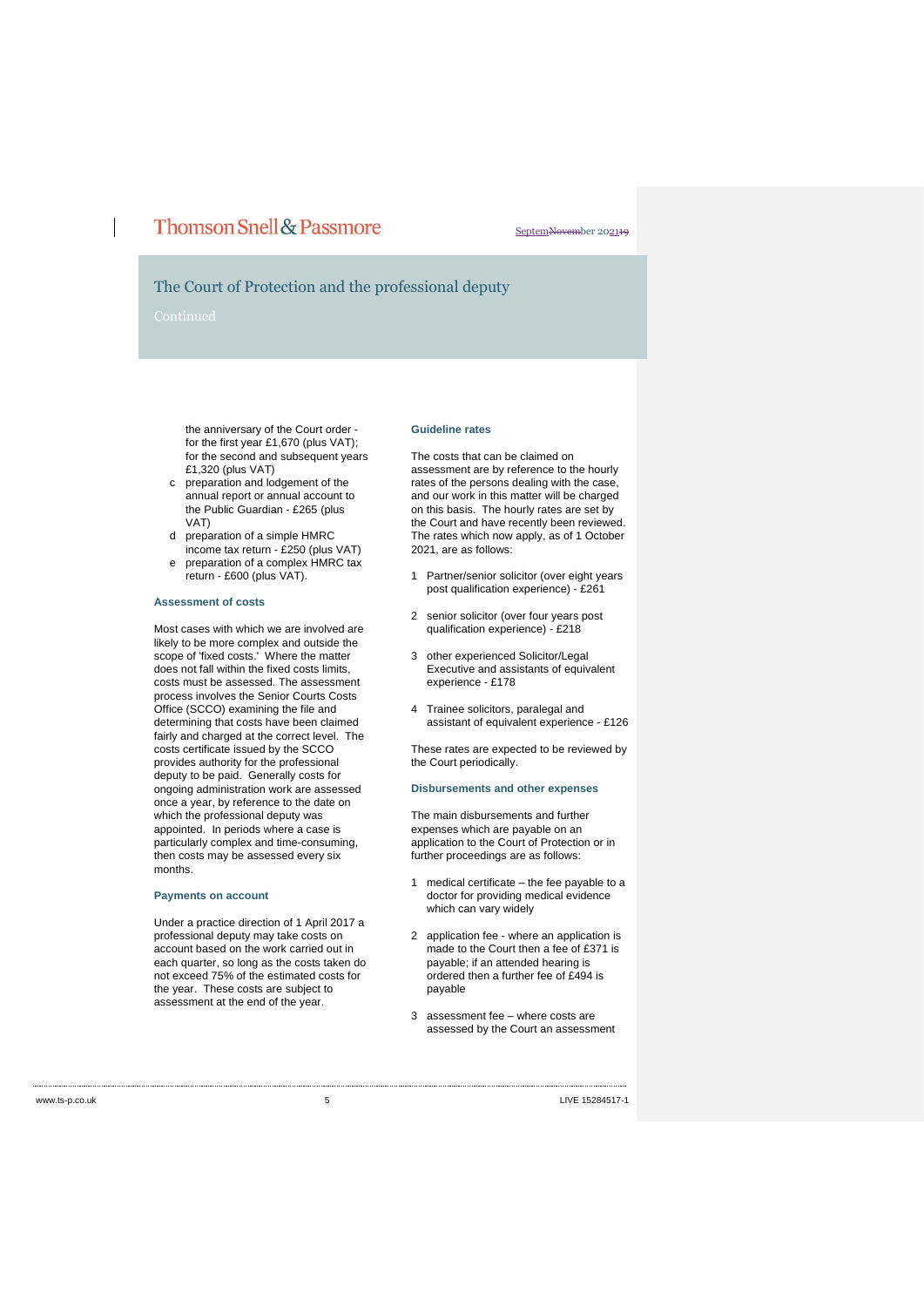### SeptemNovember 202119

## The Court of Protection and the professional deputy

fee of £87 is payable by each party having their costs assessed

- 4 costs draftsman's fee for preparing a detailed bill of costs
- 5 counsel's fees (if instructed); and
- 6 miscellaneous disbursements such as travel costs, courier fees, commissioner's or notary's fees etc.

Where a professional deputy is appointed for a person who lacks capacity then please note the following fees that are payable from the person's estate:

- a professional deputy appointment fee (on making the order appointing a professional deputy) £100
- b supervision fee a fee of £320 is payable to the Public Guardian each year (unless the estate is very small and subject to 'minimal supervision' in which case a reduced fee of £35 is payable
- c security bond premium the Court sets the amount of security (insurance) which must be provided by a professional deputy and depends on the size of the estate. The cost of the premium each year. charged by the Court's bond provider Howden UK, will be calculated at a rate of 0.075% of the security level set by the Court for the initial premium, and first and second anniversaries of the bond. This will reduce to 0.05% for the third and fourth anniversaries, with no further premiums payable thereafter, from the fifth anniversary (i.e. from the start of year six onwards)
- d there are remissions and exemptions available for certain of the fees listed above, depending on the financial

circumstances of the person to whom the application relates; details of these can be provided on request.

### **Factors affecting costs**

The factors affecting the level of costs in each case will vary according to the unique circumstances of the case. It is very hard to anticipate in advance what costs are likely to be incurred, possibly over many years. Below are some of the factors that can affect the costs in a case where a client's property and affairs are managed by a professional deputy:

- the ability of the client to make decisions for themselves: a client who can make decisions or participate in decisions will require more involvement than one for whom all decisions must be made as a matter of course
- any behavioural or psychological issues affecting the client
- the size of the estate: while a large estate may require more management, a limited award may also require more detailed consideration of budgets
- where the client lives: a client living in their own home will require more support than a client living in care
- the involvement of the family: a caring and supportive family may take care of the client's day to day needs and reduce the professional deputy's involvement (conversely, a dysfunctional or distant family will increase the deputy's involvement)
- the needs of the family: a client may also be supporting directly (as dependants) or indirectly (as occupiers of the same property) relatives who may have needs and interests of their own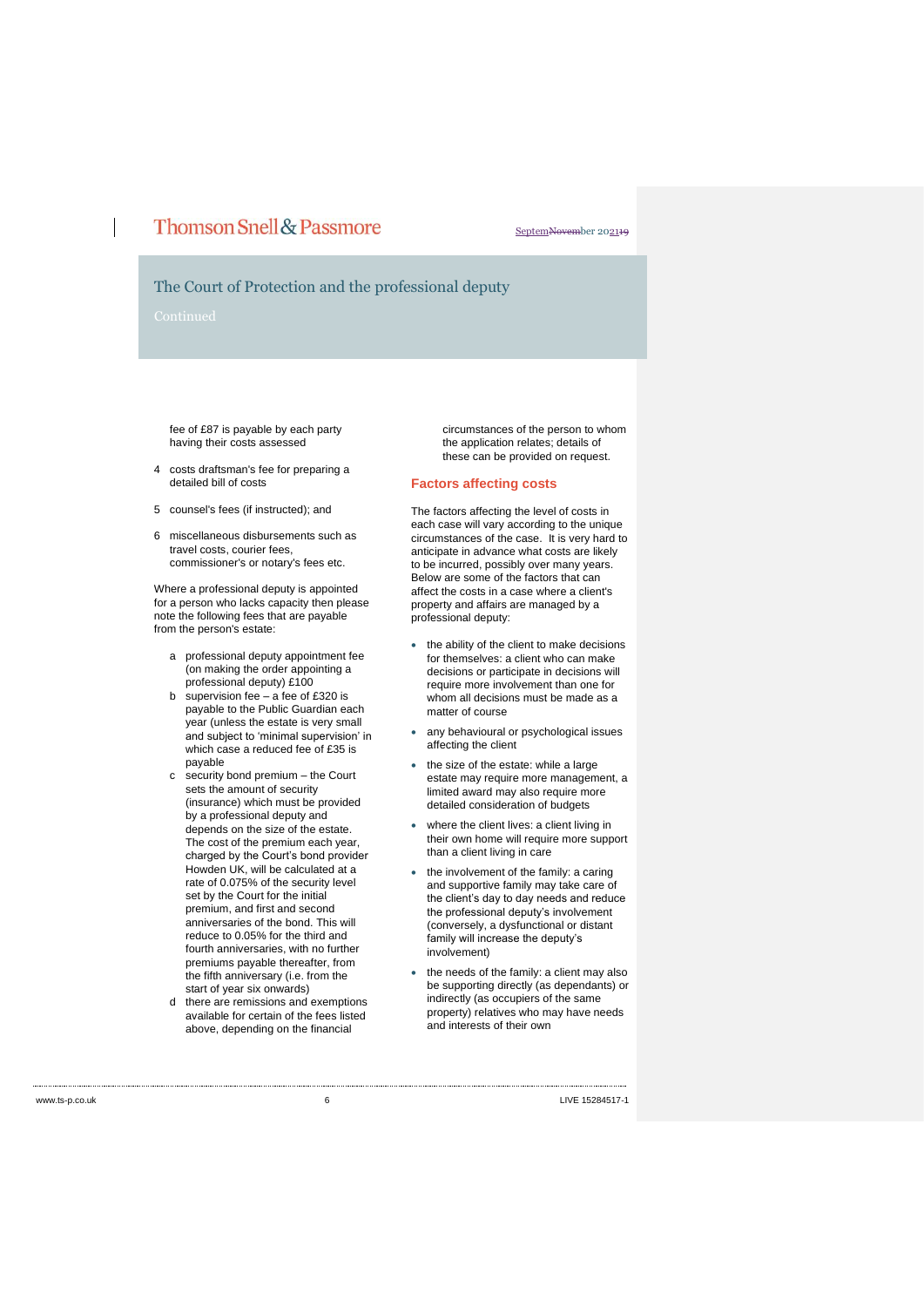### SeptemNovember 202119

## The Court of Protection and the professional deputy

 $\overline{\phantom{a}}$ 

- the extent of the disabilities which may affect whether a property needs to be specially adapted, what level of care is required and what special equipment is needed
- the part played by a case manager: a good case manager who works with the client, family and carers can ensure that a care regime runs smoothly and that the professional deputy is not concerned with day to day issues
- the more activity in a case in dealing with the client, the family, the carers, equipment and service providers, the greater the cost
- the first few years of a case are often the most time-consuming as the client and the family adjust to new surroundings or care; in most cases it is expected that a routine will be established that becomes easier to manage as time goes on
- the level of supervision set by the Public Guardian: a higher level of supervision may require the completion of more detailed reports, meetings with Visitors of, and correspondence with, the Office of the Public Guardian
- any changes in the client's circumstances that require additional work or a further application to the Court.

It is therefore difficult to estimate costs in any particular period, and it is the role of the SCCO to ensure that costs are properly incurred and the work is charged at the right level of experience and expertise.

Where we are acting for the client in a personal injury claim, future deputyship costs are included within the claim. A detailed statement will usually be served on behalf of the claimant setting out estimates of future costs.

### **Disclaimer**

This information sheet has been prepared to highlight some key issues relating to the Court of Protection and the professional deputy. It is intended to be for general guidance only and is not a substitute for specific advice. It is based upon our legal understanding of the legal position as at November 2021 and may be affected by subsequent changes in the law.

If you require further information, please contact Brian Bacon, Rosalind Hamlyn, Catherine Fuller or Tom Hall on 01892 510000 or by email at:



brian.bacon@ts-p.co.uk



[rosalind.hamlyn@ts-p.co.uk](mailto:rosalind.hamlyn@ts-p.co.uk)